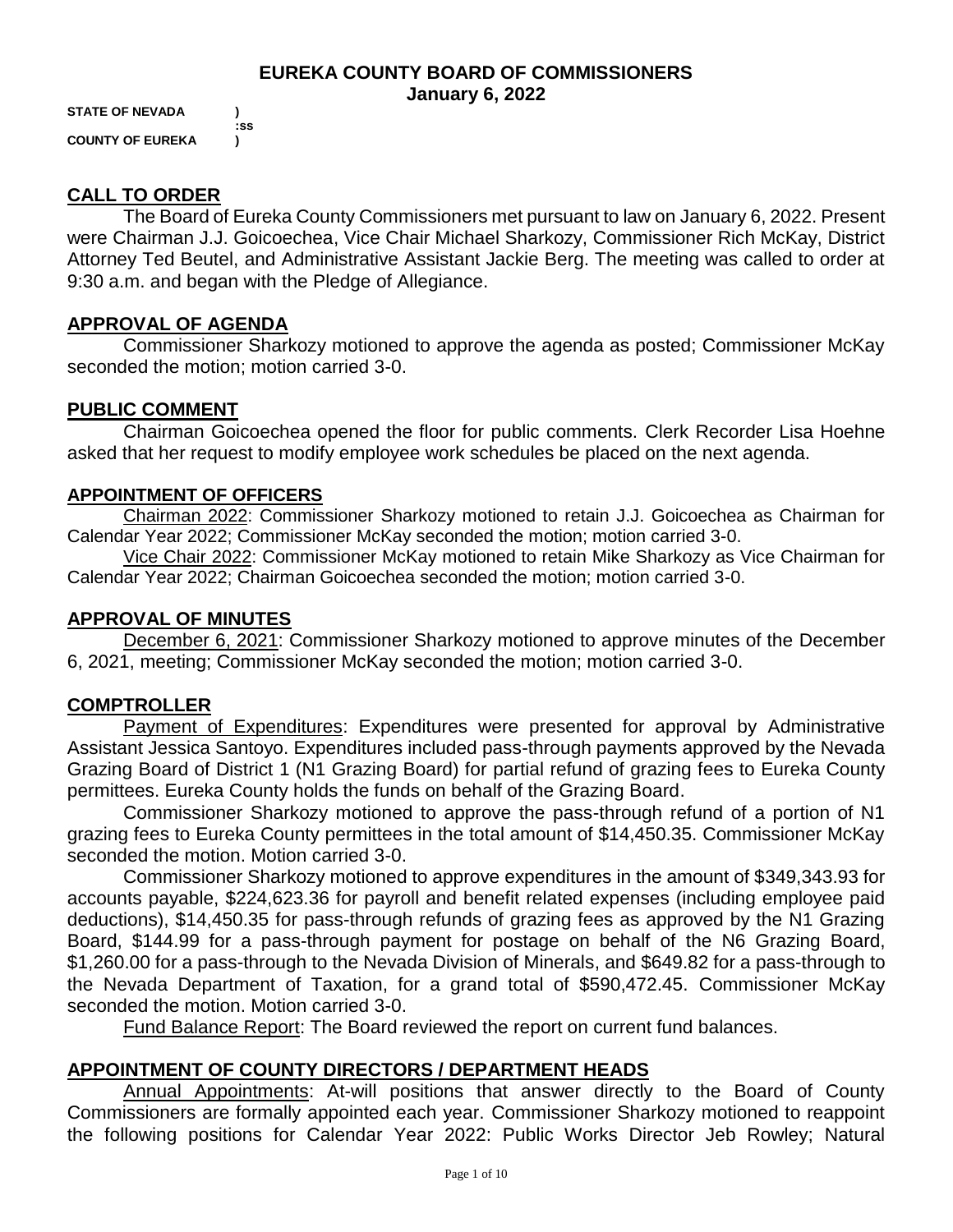Resources Manager Jake Tibbitts; County Comptroller Kim Todd; Human Resources Director Heidi Whimple; EMS Director Kenny Sanders; IT Director Misty Rowley; Senior Center Program Director Millie Oram; and County Webmaster Michael Mears. Commissioner McKay seconded the motion. Motion carried 3-0.

## **COMMITTEE, BOARD, & LIAISON APPOINTMENTS**

Changes and/or Restructuring: The Board reviewed a comprehensive worksheet listing members on all County committees and boards, non-County committees and boards, and liaisons appointed to various groups or representing specific issues.

Per request of committee members, Commissioner McKay motioned to return to calendar year appointments, versus fiscal year appointments, for members of the Medical Clinics Advisory Committee. Commissioner Sharkozy seconded the motion. Motion carried 3-0.

Appointments: By motion, second, and unanimous vote of the Board, the following appointments were made.

### COUNTY BOARDS & COMMITTEES

### **County Board of Health**

J.J. Goicoechea / County Health Officer / two-year term Kenny Sanders / County / two-year term Jesse Watts / County / two-year term Michael Sharkozy / County / two-year term Rick McKay / County / two-year term

#### **Fair Board (District #15 Agriculture Board)**

Sierra Knudsen / County At Large / four-year term Holli Else / County At Large / four-year term

#### **Health Insurance Advisory Committee**

Michaella Enzenberger / Courthouse / two-year term Alexandra Vink / North-End Employee / two-year term Kim Todd / Annex / two-year term Roger Hubbard / Alternate / two-year term

#### **Local Emergency Planning Committee**

Pete Goicoechea / State Elected Official / one-year term Mike Sharkozy / Local Elected Official / one-year term Jesse Watts / Law Enforcement / one-year term Jeb Rowley / Civil Defense, Emergency Management / one-year term Jayme Halpin / Firefighting / one-year term Kenny Sanders / First Aid / one-year term Shealene French / Health / one-year term Michael Mears / Community Group; Broadcast or Print Media; Alternate-Local Elected Official Dennis Gordon Overholser / Local Environmental, EPCRA Facility / one-year term John Schweble Jr. / Transportation / one-year term Earl Overholser / First Aid / one-year term Cathy Sampson / Health / one-year term Roger Hubbard / Alternate-Firefighting / one-year term Raymond Hodson / Alternate-Transportation / one-year term Clara Bundy / Alternate-Broadcast or Print Media / one-year term

#### **Medical Clinics Advisory Committee**

Irma Davila / County Employee / two-year term Jim Ithurralde / Community Member / two-year term Shealene French / Clinic User / two-year term (new appointment) Rich McKay / Commissioner Liaison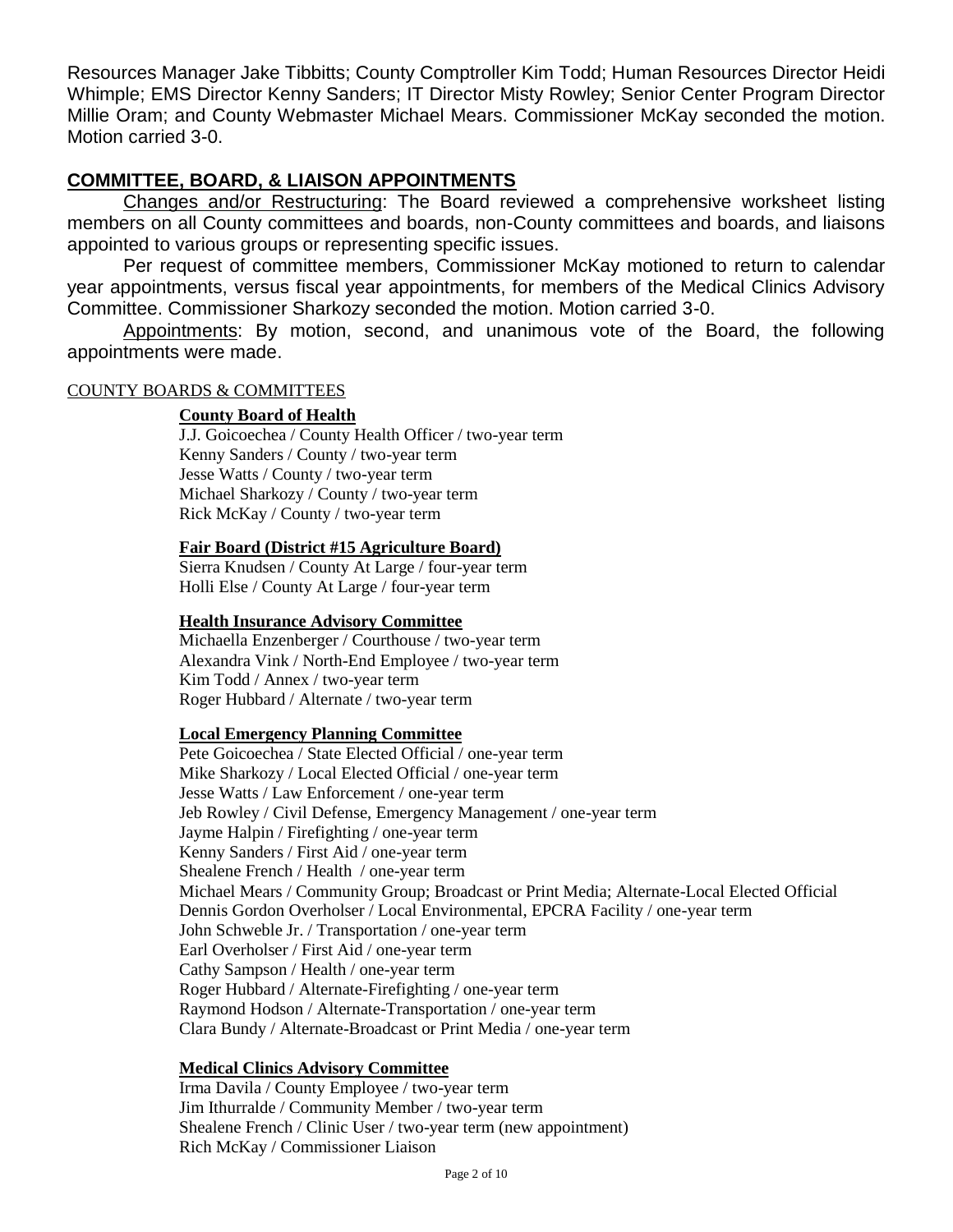### **Planning Commission**

Robin Hicks / Commissioner District #2 / four-year term Jim Ithurralde / Commissioner District #1 / four-year term

#### **Regional Transportation Commission**

Michael Sharkozy / Commissioner / two-year term Philip Brown / Resident Largest Town / two-year term

#### NON-COUNTY BOARDS & COMMITTEES

Jake Tibbitts / Liaison

### **Central Nevada Regional Water Authority** J.J. Goicoechea / Eureka County / Member

J.J. Goicoechea / Commissioner / Member Rich McKay / Eureka Co / Alternate Jim Gallagher / Farming / Member Fred Etchegaray / Farming / Member **Nevada Pinyon-Juniper Partnership**<br>Jake Tibbitts / Alternate-Eureka County **New State County Alternate** Rich McKay / Alternate-Commissioner

**Protection & Conservation Association** Ted Beutel / Eureka County / Alternate

#### **Homeland Security Working Group Nevada Project Heartbeat**

#### **Humboldt River Basin Water Authority**

J.J. Goicoechea / Commissioner / Member **Nevadaworks** Carl Slagowski / Eureka County / Member Mike Sharkozy / Eureka County / Member Sabrina Reed / Eureka County / Member Rich McKay / Eureka County / Alternate Jake Tibbitts / Eureka County / Alternate

#### **Mt. Hope 3M Plan Tech. Adv. Comm.**

Jake Tibbitts / Eureka County / Member Dale Bugenig / Eureka County / Alternate **Ruby Hill Community Adv. Committee** 

#### LIAISONS - VARIOUS GROUPS / ISSUES

Michael Mears J.J. Goicoechea J.J. Goicoechea

**Crescent Valley VFD** Jake Tibbitts **Water Rights Water Rights** Mike Sharkozy **Jesse Watts** Ted Beutel

J.J. Goicoechea J.J. Goicoechea

**Census Issues Legislative Representatives Water Protest Filings**

Michael Mears

**Eureka VFD Natural Resources**

J.J. Goicoechea Michael Mears

**NDF & Rural VFDs NV Department of Taxation**

## **COMMISSIONERS**

One Nevada Agreement (Opioid Settlement): District Attorney Ted Beutel explained that, although Eureka County was a non-litigating county, it can opt to accept its portion of the settlement

### **Boulder Valley Monitoring Plan** MIL Hope 3M Plan Water Adv. Comm.

Mike Sharkozy / Liaison J.J. Goicoechea / Eureka County

**Nevada Association of Counties**

Jake Tibbitts / Eureka County / Member

#### **Nevada POOL/PACT Board**

**Diamond Natural Resources Rich McKay / Eureka County / Member** Rich McKay / Eureka County / Member Jake Tibbitts / Liaison (non-voting) Heidi Whimple / Eureka County / Alternate

Jesse Watts / Sheriff, Eureka County Shealene French / Eureka Co / Member Kenny Sanders / Eureka Co / Alternate

# **Northeastern Nevada Regional Dev. Auth.**

Rich McKay / Commissioner / Member

Jeb Rowley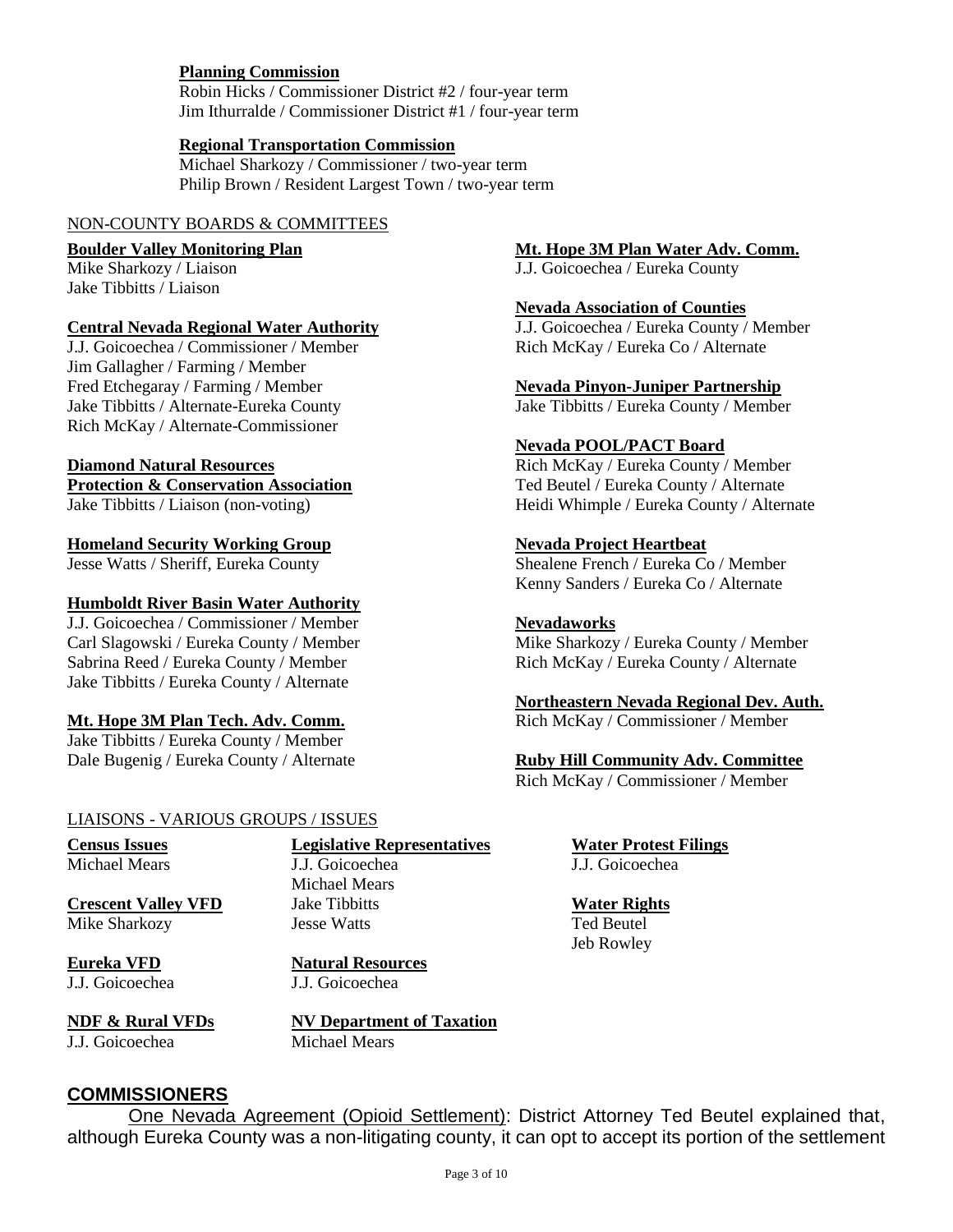in the proposed One Nevada Agreement on Allocation of Opioid Recoveries. To do so, the County must sign documents agreeing to the settlement, agreeing to participate in the proceeds, and agreeing to allocate 15% of its settlement portion for attorneys' fees. The amount the County will receive is not yet known, but Mr. Beutel doesn't expect it to be a large amount.

Commissioner McKay motioned to approve the proposed "One Nevada Agreement on Allocation of Opioid Recoveries," a settlement agreement involving all Nevada counties, several Nevada cities and certain Fire Protection Districts and authorized the Chairman to sign documents outside the meeting. Commissioner Sharkozy seconded the motion. Motion carried 3-0.

Oral Healthcare Infrastructure & Workforce: The Division of Health Care Financing & Policy has applied for a grant to expand oral healthcare with necessary infrastructure and an expanded workforce to address dental HPSAs (health professional shortage areas), and has requested a letter of support from Eureka County and the Medical Clinics Advisory Committee.

Commissioner Sharkozy motioned to approve signing a joint letter with the Medical Clinics Advisory Committee to the Division of Medicine & Dentistry, Bureau of Health Workforce, Health Resources & Services Administration in support of the Nevada Division of Health Care Financing & Policy's oral workforce grant application. Commissioner McKay seconded the motion. Motion carried 3-0.

## **IT DEPARTMENT**

IT Update: IT Director Misty Rowley reported on IT projects and activities.

Crescent Valley Projects: A new firewall was installed in Crescent Valley, along with Cradlepoint routers and accounts for the Fire Department and Crescent Valley Library. IT continues troubleshooting high-latency (bandwidth communication delays) for County facilities in Crescent Valley. AT&T is working on a custom wireless ATM (Asynchronous Transfer Mode) to improve connectivity, but it will take about two months to build. In the meantime, a DS3 circuit has been ordered and should improve site to site connectivity between Crescent Valley and Eureka.

Quest will be in Crescent Valley the next week to recable the Town Center, install cellular antennas for the Cradlepoint routers, and to work with Ms. Rowley to build a new server.

Eureka Projects: New work stations were set up for District Court and the Sheriff's Office. Sheriff's Office mobile radios were updated. Quest performed a health check on the database servers. Ms. Rowley met with Quest to discuss design options for infrastructure buildout. Quest recommends that the Commissioners invite Commnet to a meeting to discuss how they are spending the \$2 million received from the State to improve broadband infrastructure. Ms. Rowley worked with Syber Networks to set up GPS pucks (wireless cell+GPS antennas).

E-Rate Projects: The second round of bids for the E-Rate project in Crescent Valley resulted in a single response from Commnet (after the failed AT&T bid). The contract will be between Commnet and the Elko-Lander-Eureka Library System, but Eureka County will reimburse the E-Rate discounted portion (\$6,238.50 due July 1, 2022, and \$243.74/month for 36 months). Commnet is currently working through the BLM permitting process.

Crescent Valley Substation Cabling: Commissioner McKay motioned to approve Quote #015646 Version 2 from Quest Technology Management to recertify existing cables and provide up to 20 additional cable drops at the Crescent Valley Substation for a not to exceed amount of \$13,457.00 (\$11,213.00 with 20% contingency) to be paid with funds budgeted for capital outlay (010-018-55010-000) in the Technology Support budget. Commissioner Sharkozy seconded the motion. Motion carried 3-0.

## **SENIOR CENTERS**

Update Report: Senior Center Program Director Millie Oram reported on activities at the Eureka Senior Center and Fannie Komp Senior Center. In December, Eureka served 733 meals and Crescent Valley served 754 meals. A total of \$7,409.00 was deposited for the month.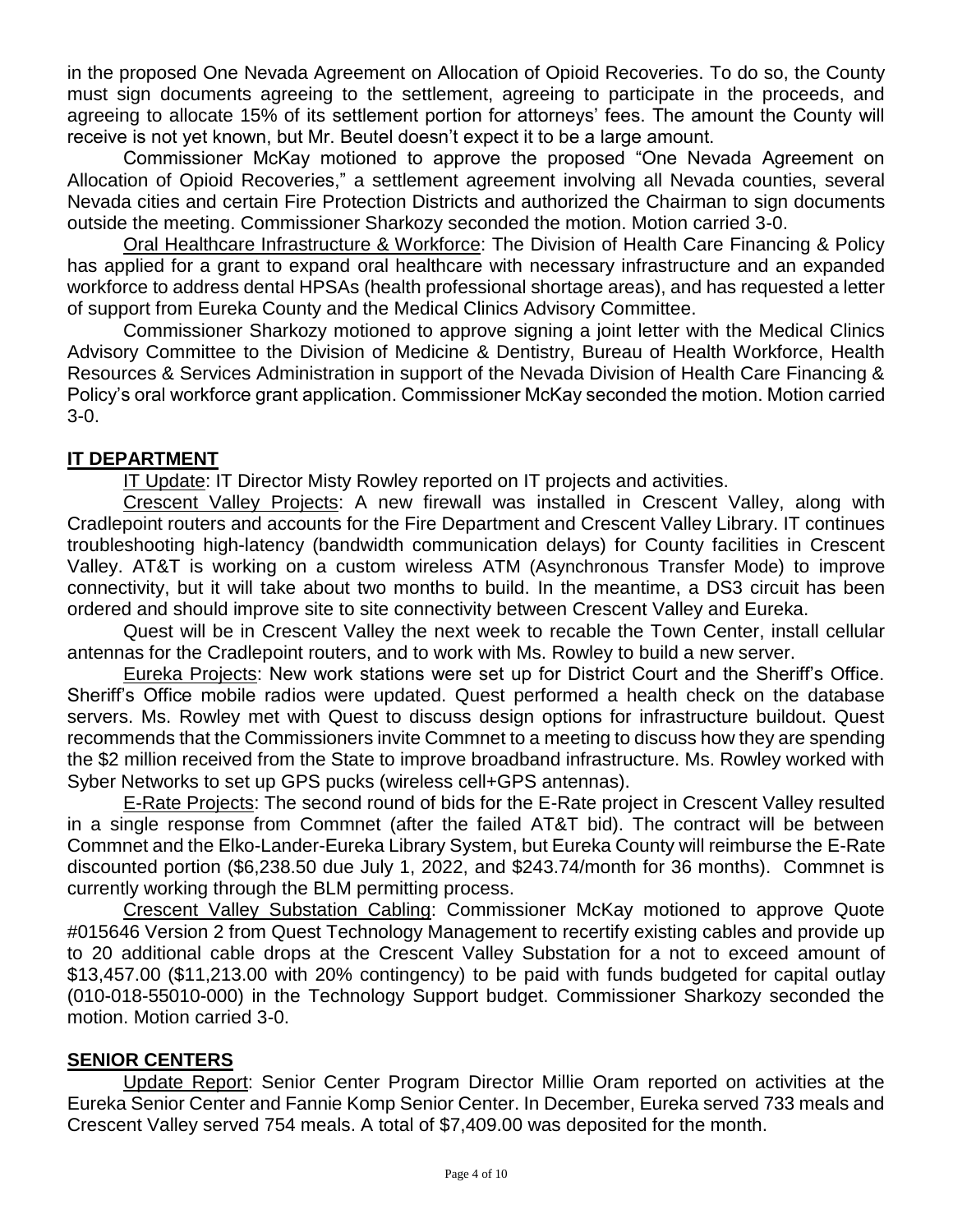## **HUMAN RESOURCES**

Lieutenant Job Description: Human Resources Director Heidi Whimple said she has been working with the Sheriff to update the Lieutenant job description. The new job description has been vetted by Nevada POOL/PACT, and Ms. Whimple recommended approving the job description at a range 128 LE on the law enforcement wage and salary scale.

Sheriff Watts stated that he wanted to reclassify the Lieutenant position from range 128 LE to range 130 LE, which he felt was appropriate for a management-level position directly under the Undersheriff. He also plans to reclassify the Sergeant position from 125 LE to 128 LE.

Ms. Whimple advised that, in January 2020, the County examined its wage and salary scale, reclassifying certain positions to create a more equitable scale. The Undersheriff was classified at range 130 LE at that time. But the current Undersheriff's salary is based on a percentage of the Sheriff's salary. This was done by the Board at the Sheriff's request. She cautioned that singling out positions and assigning higher salaries would defeat the balance and equity that the Board had achieved by adopting the new salary scales (regular and law enforcement). She added that her goal is to clarify the entire hiring and promoting process so it is fair across the board, instead of each department handling it differently.

Chairman Goicoechea reminded the Sheriff that the Lieutenant position was not currently in the budget and was, in fact, eliminated in 2016. He noted that there have been times in the past when the Sheriff's Office has been "top heavy," and the public wants to see officers on patrol, not sitting behind a desk pushing papers or posting to social media. If the Sheriff wants to reestablish the Lieutenant position, he should propose it during his budget presentation for Fiscal Year 2023, because it is not funded in the current year's budget.

Sheriff Watts maintained that he had the ability to promote from within without authorization from the Board. He contended that the Lieutenant position does exist and, therefore, promoting a Sergeant to Lieutenant was no different than promoting a Deputy I to a Deputy II.

Chairman Goicoechea stated the Board would consider a request to reinstate the Lieutenant position in next year's budget, but he didn't think there was an appetite to start moving positions around on the salary scale.

Commissioner McKay motioned to approve the Lieutenant job description as presented and classified at range 128 LE on the law enforcement salary scale. Commissioner Sharkozy seconded the motion. Motion carried 3-0.

## **SHERIFF**

Lieutenant Salary Range: This agenda item was addressed with the related agenda item under Human Resources.

Pre-Payment of Per Diem: Out-of-State travel and per diem were approved at the November 5<sup>th</sup> meeting for Undersheriff Tyler Thomas to attend Staff & Command College in Alabama on January 16<sup>th</sup>-29<sup>th</sup>. Sheriff Watts now requested pre-payment of those costs so that Undersheriff Thomas does not have to pay out of his own pocket.

Chairman Goicoechea noted that there are disclosure requirements related to meals or refreshments provided at meetings, trainings, and conferences and, therefore, asked the Undersheriff to track the value of those items and make any necessary adjustments.

Commissioner Sharkozy motioned to approve advance payment of per diem, in the amount of \$658.00, for Undersheriff Tyler Thomas to attend training at Staff & Command College in Alabama on January 16-29, 2022. Commissioner McKay seconded the motion. Motion carried 3-0.

Security Cameras & RFID Doors: Sheriff Watts requested authorization to spend up to \$60,000.00 (the amount budgeted in capital outlay account 010-034-55010-000) to install security cameras and four RFID (radio frequency identification) doors at the Crescent Valley Substation and one RFID door at the Sheriff's Office in Eureka. Quest is preparing a quote, so exact costs are undetermined, but are estimated to be \$3,500.00 per door and roughly \$30,000.00 for security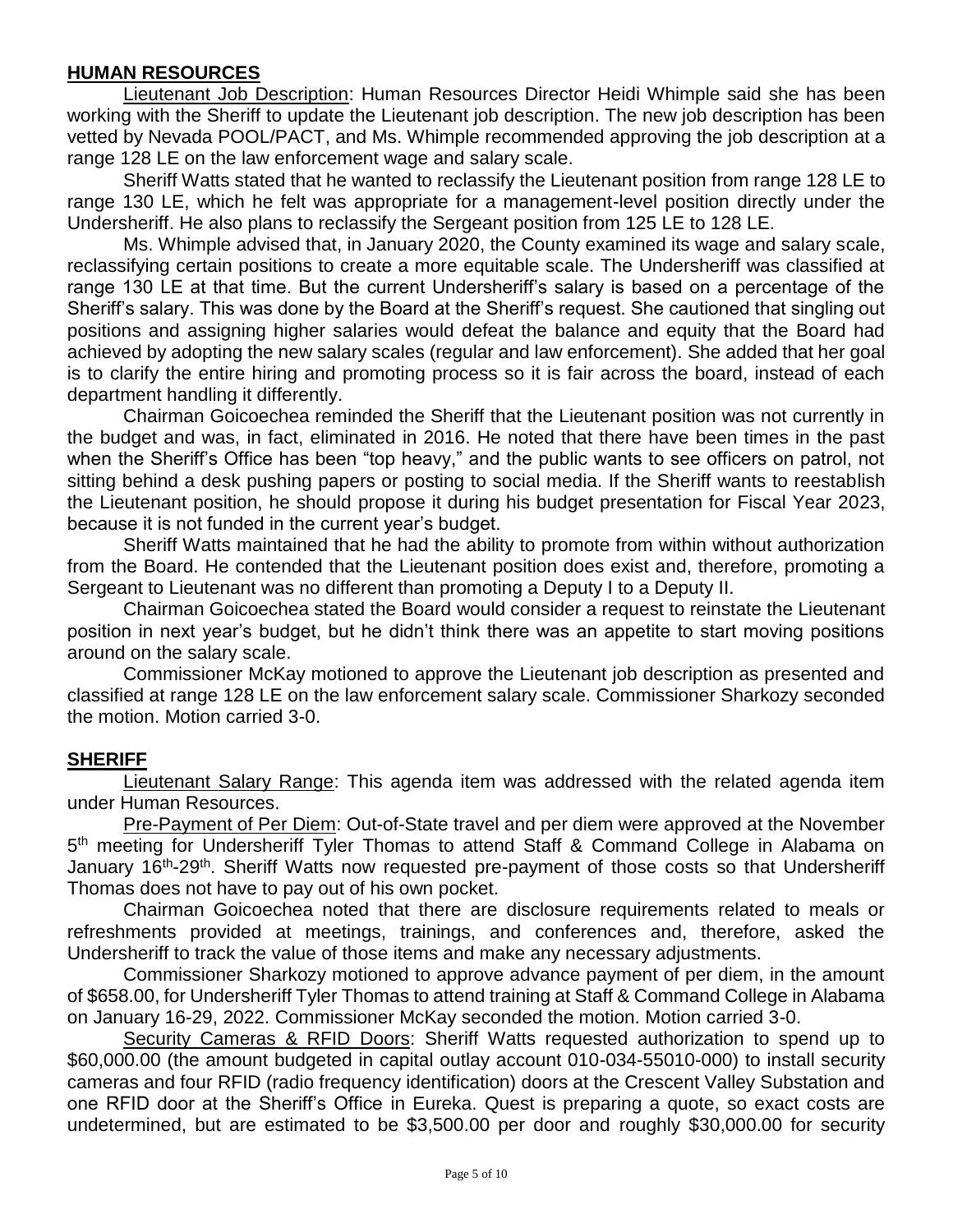cameras. He explained the RFID doors are card entry and will enhance security and evidence management by tracking entry of each individual into the facility.

Jeb Rowley inquired whether purchasing procedures allowed a department head to give a ballpark budget figure rather than producing specific quotes for capital outlay purchases. The Board recently tabled a request from Public Works to purchase flatbeds because, although a quote was presented, the Board felt the agenda item lacked detail.

Chairman Goicoechea agreed that the Sheriff simply did not provide sufficient backup for the Board to take action on this request. He instructed the Sheriff to obtain the proper quotes and place this item on a subsequent agenda. The Chairman reminded everyone that County Code, Title 3, Chapter 20, Section .100(C) directs that all purchases of \$3,000.00 or more must have Board approval.

### **JUSTICE COURT**

SMART Recovery Program: Justice of the Peace Dorothy Rowley was in attendance to discuss SMART Recovery, a program recently implemented by Justice Court with weekly meetings in Eureka which are also available via Zoom in Crescent Valley. Judge Rowley said the program is much more than a substance abuse program and can benefit community members in addition to offenders who are court-ordered to go through the program. She credited Officer Jeri Sanders for the initiative in finding the program and making contact with Jim Thornton, MHA, SMS SMART Recovery Facilitator, who was in attendance to describe the program.

Mr. Thornton stated he works primarily out of White Pine County and is contracted by PACE Coalition as a Substance Misuse Specialist. He said PACE introduced him to SMART Recovery, which stands for Self-Management & Recovery Training. He said the program, which is nothing like other substance abuse programs, is about empowerment, particularly self-empowerment, and can benefit a multitude of behavioral issues.

Mr. Thornton noted that the program is not only for adults, but can benefit children as young as nine or 10, which is often the age many are introduced to various substances. Another goal of the program is to "train the trainer," to establish trainers within each community. Mr. Thornton concluded by offering himself as a 24/7 resource for the communities and the courts, stating he is happy to partner in this journey of bringing worthwhile recovery tools to the area.

Judge Rowley thanked PACE Coalition for facilitating the program and enabling it to come to Eureka County, and she encouraged the Board to help spread the word and invite participation in the SMART Recovery Program.

## **PACE COALITION**

Update on Projects & Activities: Laura Oslund, Executive Director of PACE Coalition, was in attendance to update the Board on PACE projects and activities that benefit Eureka County. Ms. Oslund said PACE is known for substance abuse prevention, but brings a variety of other health and wellness options to the communities it serves. She felt it was quite timely to be on the same agenda as Mr. Thornton's presentation, the letter supporting the grant for an oral care workforce, and participation in the opioid settlement, because these are all items that PACE is involved in.

PACE has participated in funding speakers for Juvenile Probation, is working with the Undersheriff on his leadership conference, and has funded training for Juvenile Probation, EMS, and Sheriff's Office personnel. PACE is working with the Truckee Meadows Boys & Girls Club and local advocates to establish a daycare in Eureka. Other available resources include mental health firstaid, child car seats for families in need, training to become a certified car seat installer, and the newly implemented SMART Recovery Program. Many of PACE's programs are grant funded and can be provided at little or no cost. Ms. Oslund invited the Commissioners to reach out with ideas or suggestions for programs they would like to see in Eureka County.

Transportation Issues: Ms. Oslund introduced Emily McMullen Hiles, Mobility Manager for PACE. Ms. Hiles said her department helps provide transportation for specialized populations: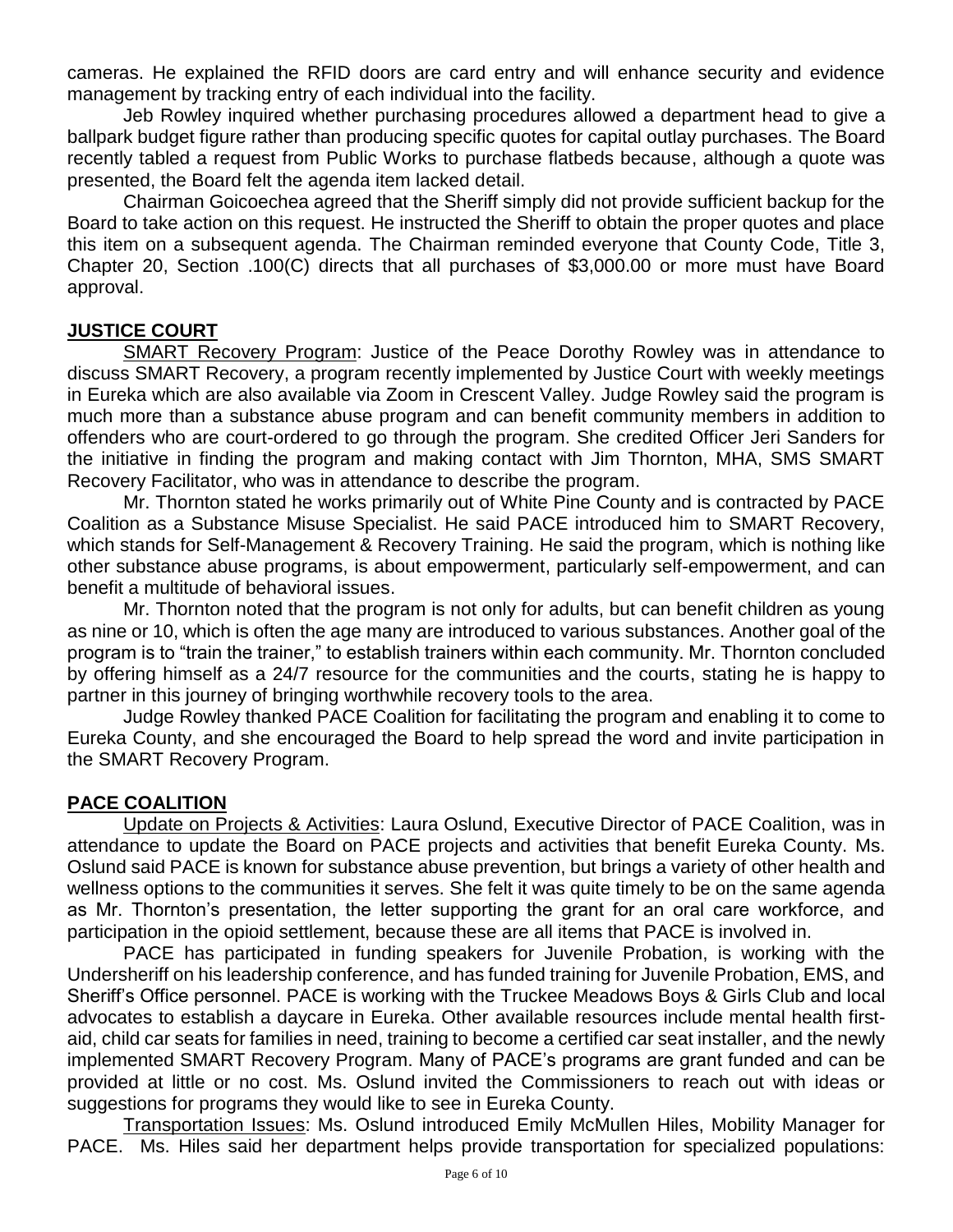veterans, senior citizens, people with disabilities, and individuals with low income. Ms. Hiles observed that, other than travel provided in the Seniors Program, Eureka County doesn't have public transportation.

Lack of transportation is especially challenging in rural areas. Ms. Hiles works with transportation providers, community organizations, and government entities to identify gaps in transportation services and explore ways they might be addressed. One of the first things she did, after joining the PACE team a year and a half ago, was to conduct a transportation needs assessment for Elko, Eureka, White Pine, and Lander Counties. Senior Center Program Director Millie Oram assisted in identifying people with transportation needs and distributing the survey to the target population.

Survey results showed that over 66% of respondents rely on family and friends for rides locally, and 58% rely on family or friends to travel longer distances. Lack of transportation makes it difficult to get to work and poses a challenge in getting to out-of-town medical appointments. One of Ms. Hiles top priorities is to increase travel options for seniors and veterans, particularly to access out-of-town medical care. She welcomed input and ideas from the Board and local communities.

## **ROAD DEPARTMENT**

Report on Activities: Ray Hodson, Assistant Public Works Director, reported on Road Department activities. Southern crews bladed Sadler Brown Road and Antelope Road, but have been busy plowing since the snow began on December 14<sup>th</sup>. The new grader was delivered December  $8<sup>th</sup>$  and was immediately put to work.

Southern crews started the month screening materials in the Cottonwood Pit, but spent the remainder of the month plowing snow. Due to high winds and drifting, many areas required daily plowing.

## **PUBLIC WORKS**

Public Works Update: Public Works Director Jeb Rowley reported on projects and activities.

COVID Update: On January 5th, Public Works met with Shannon Ernst, Social Services Director for Churchill County, in preparation for setting up the weekly monoclonal antibody clinic in Eureka. Original plans were to establish a team that would travel from county to county holding clinics, but it now looks like a team may be stationed in Eureka and will share in COVID testing and vaccinations as well. Everyone is working to have this implemented by month end

Fire Suppression Rating: Correspondence was received from ISO regarding efforts to update the PPC (public protection classification) rating for Eureka County. The County received a Class 5- 5X rating, an improvement from the previous Class 7-7X rating. This will lower fire insurance premiums for homeowners in the county-wide Fire Protection District.

Devil's Gate GID Mainline Extension: Engineering plans for the mainline extension down Third Street in Diamond Valley were completed by Day Engineering and are now at the State being reviewed. Public Works will begin procuring materials for the three-phase project that will start this spring.

Eureka Airport: Lumos & Associates continues working on design plans, which are at 60%, for the snow removal equipment building at the Airport.

Yucca Mountain Transportation Advisor: Richard Moore previously subcontracted under Abby Johnson as a transportation advisor for the Yucca Mountain Project, but now needs to contract directly with the County. Jake Tibbitts noted that Mr. Moore is also utilized to review documents for the Gibellini Project because there will be uranium shipments from the mine.

The Board agreed to approve the contract as presented. If review of the Gibellini documents falls outside of the scope of work, the County will request a letter agreement that expands the scope of work.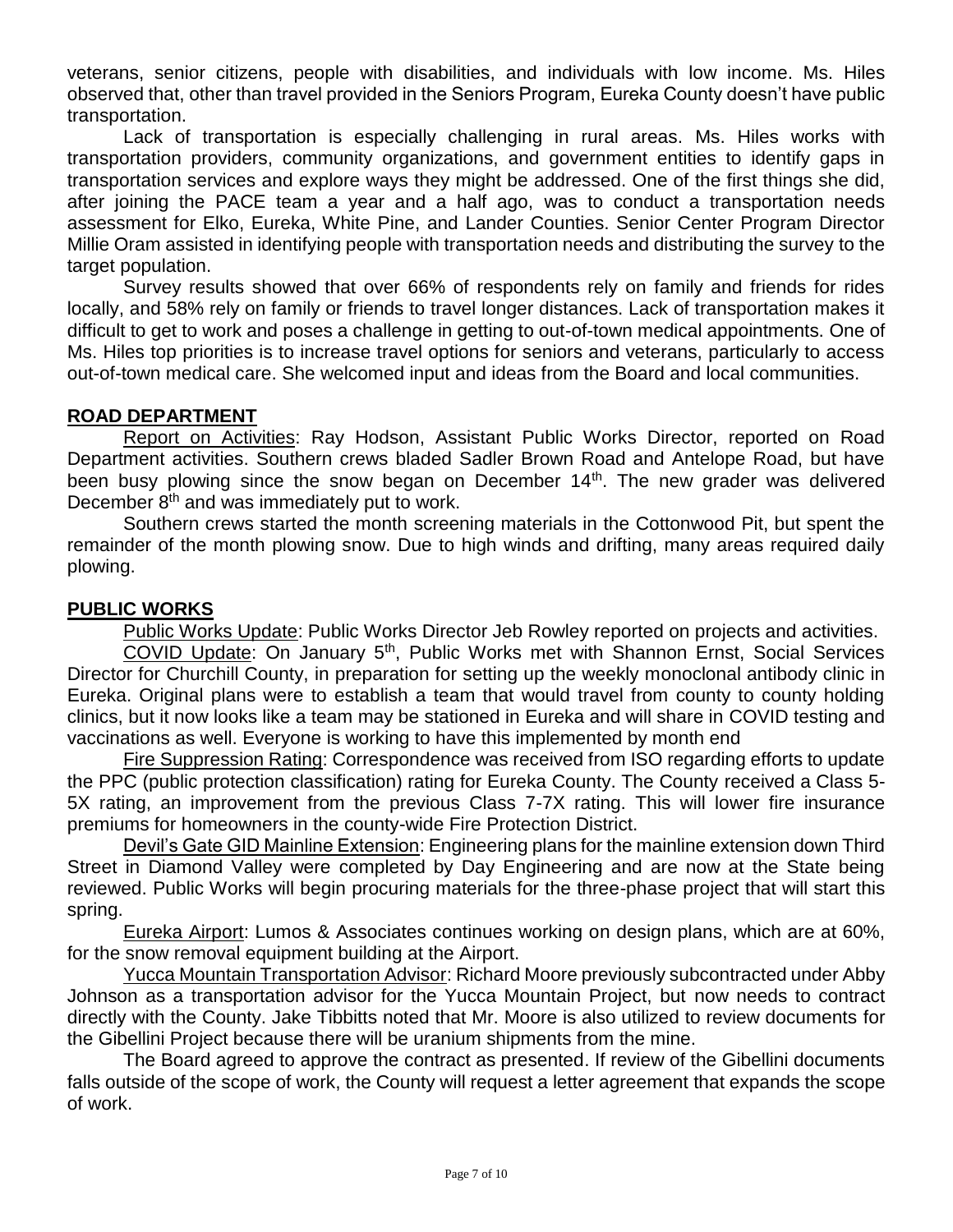Commissioner Sharkozy motioned to approve a one-year contract, from January 1, 2022, through December 31, 2022, with Richard C. Moore, PE, for an amount not to exceed \$14,000.00 for time and materials. Commissioner McKay seconded the motion. Motion carried 3-0.

FAA Grant Offer - ARPA KW2022 Grant Program: A grant offer was circulated by the Federal Aviation Administration for signatures in December, and now requires formal approval. Commissioner McKay motioned to ratify Federal Aviation Administration Grant Offer regarding the ARPA KW2022 Grant Program (3-32-000702022) for the Eureka Airport in the amount of \$22,000.00. Commissioner Sharkozy seconded the motion. Motion carried 3-0.

Residential Water Application: Public Works received application for a residential water service. Mr. Rowley recommended approval, but clarified that it was for one of the Pastorino lots represented on a parcel map approved by the Planning Commission and subsequently the Board. The County agreed to install water connections to the lots represented on the map, but is not responsible for road maintenance until the streets are paved and brought up to County specifications.

Commissioner Sharkozy motioned to approve the application for a 3/4-inch residential water service at APN 001-012-30 in the Town of Eureka. Commissioner McKay seconded the motion. Motion carried 3-0.

## **NATURAL RESOURCES**

Report on Activities: Natural Resources Manager Jake Tibbitts reported on recent activities and meetings.

Meetings: Mr. Tibbitts continues participating in weekly mine meetings for the Cortez Goldrush Project, the Gibellini Project, and McEwen Mining's Gold Bar South Project. The N6 Grazing Board met on January 3<sup>rd</sup>. Chairman Goicoechea and Mr. Tibbitts met with Nevada Gold Mines on January 5<sup>th</sup> to continue discussing water mitigation strategies. The mine has withdrawn the two change applications and will continue meeting with the County to resolve the water mitigation issues. Mr. Tibbitts thanked the mine for its willingness to hear the County's concerns and work towards an equitable solution.

30x30 Initiative: In December, the current Administration issued an annual report on the America the Beautiful Initiative, commonly called the 30x30 Initiative, which purports to protect 30% of the nation's lands and waters by 2030. An online map, called the American Conservation & Stewardship Atlas, will be published to unveil lands and waters that meet the Administration's standard of needing protection. A public comment period has been opened through the first week in March to receive input on what should be identified in the atlas.

Wild Horse & Burro Gather Plan: On January 5<sup>th</sup>, the US Department of the Interior, BLM, announced plans to gather 22,000 wild horses and burros off rangelands in the current federal fiscal year, which ends September  $30<sup>th</sup>$ . The breakdown by state was not announced, but the plan is to place 19,000 animals in holding facilities and treat 2,500 with fertility control to be returned to the range.

Mr. Tibbitts noted that there are roughly 90,000 animals on the range. Approximately 18,000 were gathered the previous year, and it was the first time in eight years that population numbers didn't increase.

Chairman Goicoechea was scheduled to meet with BLM Director Tracy Stone-Manning on January 21<sup>st</sup> and the only topic of discussion was horses.

Upcoming Meetings: The Natural Resources Advisory Commission will meet on January 12<sup>th</sup>. On the afternoon of January 12<sup>th</sup>, Mr. Tibbitts will meet with K.C. Shedden, Fuels & Fire Lead for BLM, Battle Mountain District.

Annual Notices: Eureka County Code, Title 9, Chapter 40, Section .030 directs that, at the beginning of each calendar year, the Board is to send notices to federal agencies affirming the County's right to be actively involved in any decision-making process concerning or affecting federal lands within Eureka County.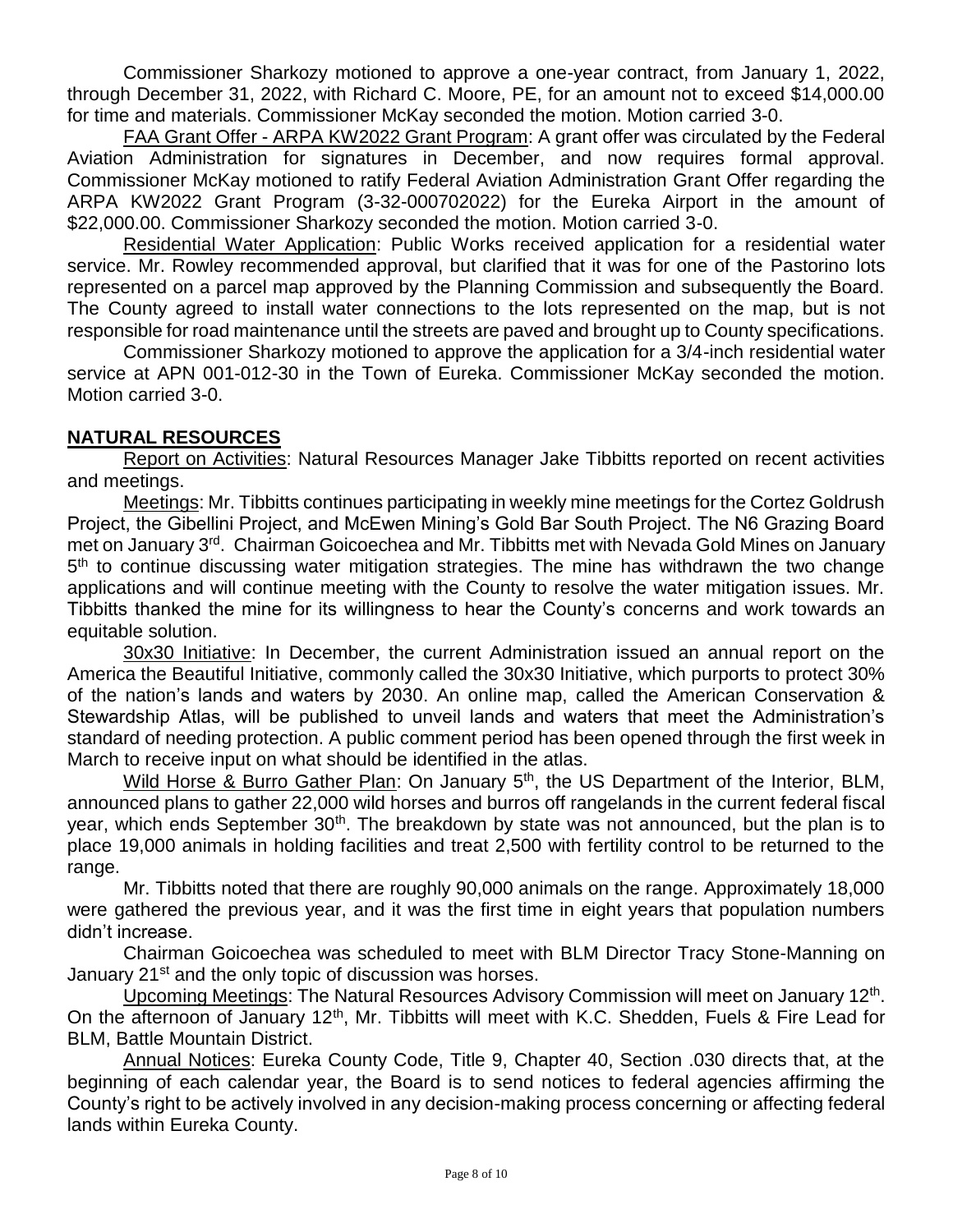Commissioner McKay motioned to send annual notices to relevant federal land and resource management agencies in accordance with County Code, and authorized the Chairman to sign the notices outside of the meeting. Commissioner Sharkozy seconded the motion. Motion carried 3-0.

BLM Land Use Plans: The County recently accepted cooperating agency status on the BLM's Mining Withdrawal EIS. Mr. Tibbitts explained that the BLM is taking a dual approach towards sage grouse habitat management and is reconsidering portions of its Resource Management Plans. With input from outside counsel, Laura Granier Esq., Mr. Tibbitts prepared a letter, on behalf of Eureka County, accepting cooperating agency status as the BLM revisits its land use plans to address Greater Sage-Grouse habitat management.

Commissioner Sharkozy motioned to send the letter to the BLM accepting cooperating agency status for the BLM's reconsideration of its land use plans to address Greater Sage Grouse habitat. Commissioner McKay seconded the motion. Motion carried 3-0.

Barrick Gold Buckhorn Project Permit Renewal: The County received notice that the State was considering renewal of the Water Pollution Control Permit for the Buckhorn Project. Mr. Tibbitts and Consulting Hydrogeologist Dale Bugenig reviewed the proposed permit renewal and found no issues.

Commissioner McKay motioned to send a letter to the Nevada Division of Environmental Protection supporting renewal of the Barrick Gold Buckhorn Project Water Pollution Control Permit NEV0040026. Commissioner Sharkozy seconded the motion. Motion carried 3-0.

Nevada Gold Mines North Area Leach Project Permit Renewal: The County received notice that the State was considering renewal of the Water Pollution Control Permit for the Nevada Gold Mines North Area Leach Project. Mr. Tibbitts and Mr. Bugenig reviewed the proposed permit renewal and, finding no issues, recommended approval.

Commissioner McKay motioned to send a letter to the Nevada Division of Environmental Protection supporting renewal of the Nevada Gold Mines North Area Leach Project Water Pollution Control Permit NEV0087065. Commissioner Sharkozy seconded the motion. Motion carried 3-0.

E&E News: Mr. Tibbitts explained that the E&E News subscription was previously included in the contract with Abby Johnson, which is no longer in place. Mr. Tibbitts explained that E&E News has five daily publications and reports issues well in advance of the normal media. Department Assistant Shasta Blackeye-Adair has been working with Ms. Johnson and E&E News to reduce the \$8,000.00 subscription price. E&E first offered \$5,000.00, but after hearing that Eureka County is a small public lands county working to keep people informed, they reduced the price to \$3,565.00.

Commissioner Sharkozy motioned to renew the annual subscription to E&E News at a cost of \$3,565.00 to be paid from the Commissioners' budget. Commissioner McKay seconded the motion. Motion carried 3-0.

## **CORRESPONDENCE**

Correspondence was received from: Shealene French; Earl Overholser, Jared Sellard; District Attorney Ted Beutel (2); Recreation Board; Television District; Crescent Valley Town Advisory Board (2); Nevada Assoc. of Counties (2); Northern Nevada EMS Consortium; Nevada Dept. of Health & Human Services; Nevada Div. of Environmental Protection (2); Nevada Gold Mines; UNR CABNR newsletter; International Dark Sky Assoc. (Nevada); Nevada State Office BLM; ISO (Insurance Services Office); US Navy; Kristen Baker; National Assoc. of Counties (multiple); Governing E-news (multiple); and America First Policy Institute (multiple).

Commissioner Reports: As County Health Officer, Chairman Goicoechea has been in contact with the CDC and has a scheduled call later in the day with the CDC concerning guidance it is writing for schools. There has been a bit of an uproar over the CDC reducing quarantine to five days, but Eureka County continues using established protocols for contact tracing and quarantine of COVID cases or exposure.

### **PUBLIC COMMENT**